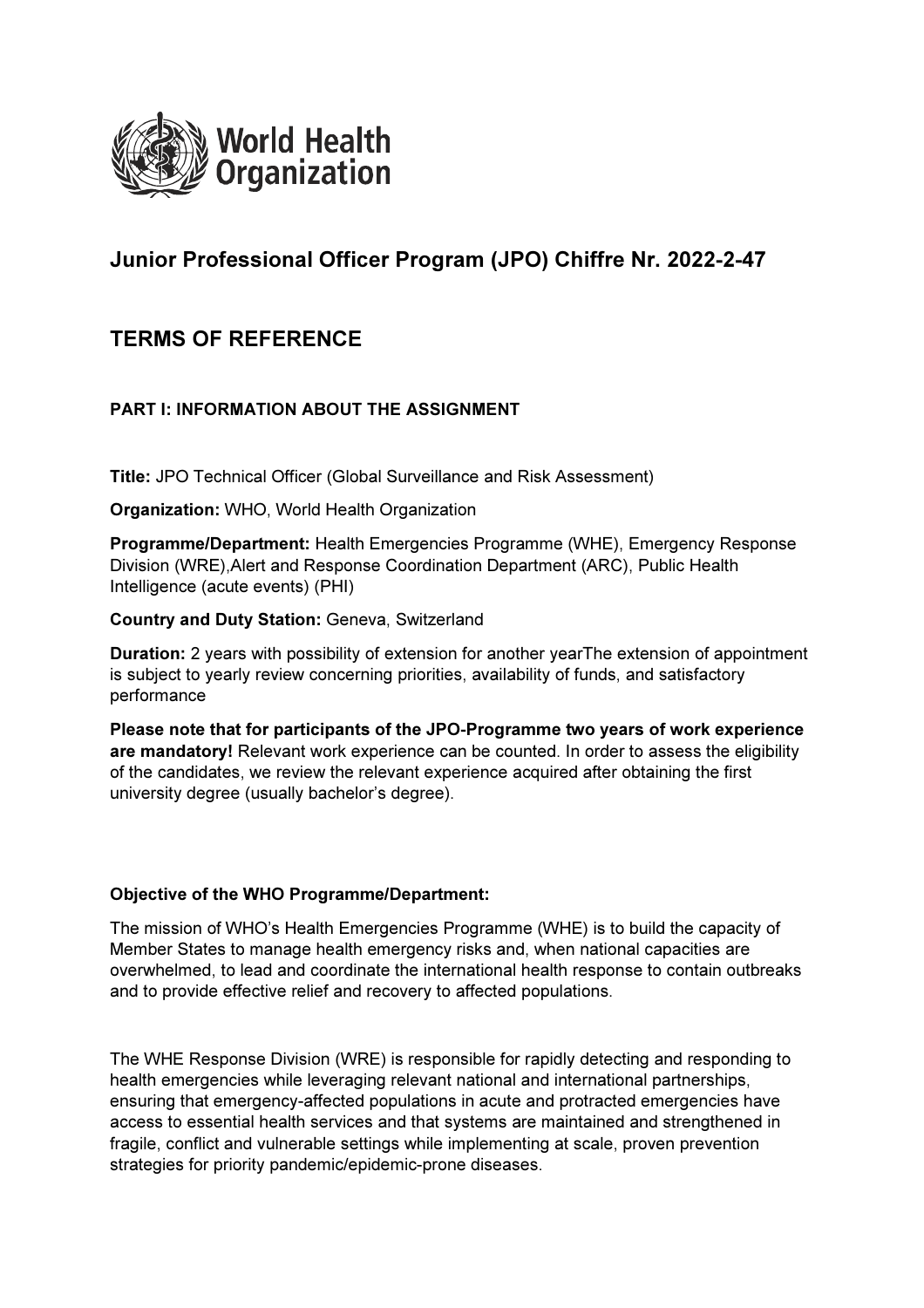The Alert and Response Coordination Department (ARC) is responsible for identifying new public health events, assessing risks to public health, conducting epidemiological surveillance and field investigations, monitoring public health interventions, and communicating public health information to technical partners and stakeholders.

The main thrust of the Public Health Intelligence (acute events) (PHI) is to monitor and assess the implementation of public health policies and projects in the areas of early detection, verification and assessment of public health emergencies, including diseases with epidemic and pandemic potential in addition to all hazard events. Duties involve close collaboration within the WHE Programme, WHO HQ, Regional and Country Offices and with a broad range of partners, to provide technical expertise and promote information-sharing. Successful results involve ongoing contacts with a broad range of external partners, UN and UN Agencies, national and international institutions to exchange findings and promote information-sharing, experience and lessons learnt.

# Assignment Summary:

Under the overall guidance of the Team Lead and Unit Head, Public Health Intelligence (acute events) (PHI) unit, the Junior Professional Officer will assist in monitoring and the implementation of public health policies and programmes in the areas of Public Health intelligence and response to public health emergencies, including emerging and re-emerging infectious diseases particularly those with epidemic and pandemic potentials. The PHI unit mandate is aligned with those of the department, Alert and Response Coordination Department (ARC) and contributes to the global missions of the WHO's Health Emergencies Programme (WHE) Response division (WRE) inside the WHE program, responsible for rapidly detecting, verifying, assessing and responding to health emergencies. WHE works hand in hand with Member States to strengthen their capacities and manage health emergency risks and, when national capacities are overwhelmed, to support, lead and coordinate the international health response to contain outbreaks and to provide effective relief and recovery to affected populations.

# Duties, Responsibilities and Output expectations

Under the supervision of the Public Health Intelligence (PHI) Team Lead, the Junior Professional Officer will provide technical support, implement the team technical activities and related to the early detection, verification and assessment of acute public health events. S/he will contribute to:

- Conducting event-based surveillance among other activities following the Public Health/Epidemic Intelligence process.
- Detecting, verifying informal reports and contributing to risk assessment of signals and events relevant for WHO in collaboration with Regional Offices.
- Participating in multi-disciplinary risk assessments of specific events (such as emerging infectious diseases like COVID-19, MERS, or Ebola and other viral haemorrhagic fever, other infectious diseases such as influenza and avian influenza, dengue, Yellow fever, cholera, chemical industrial accident, deliberate events).
- Maintaining a case-based database for emerging or unknown diseases and providing regular analysis.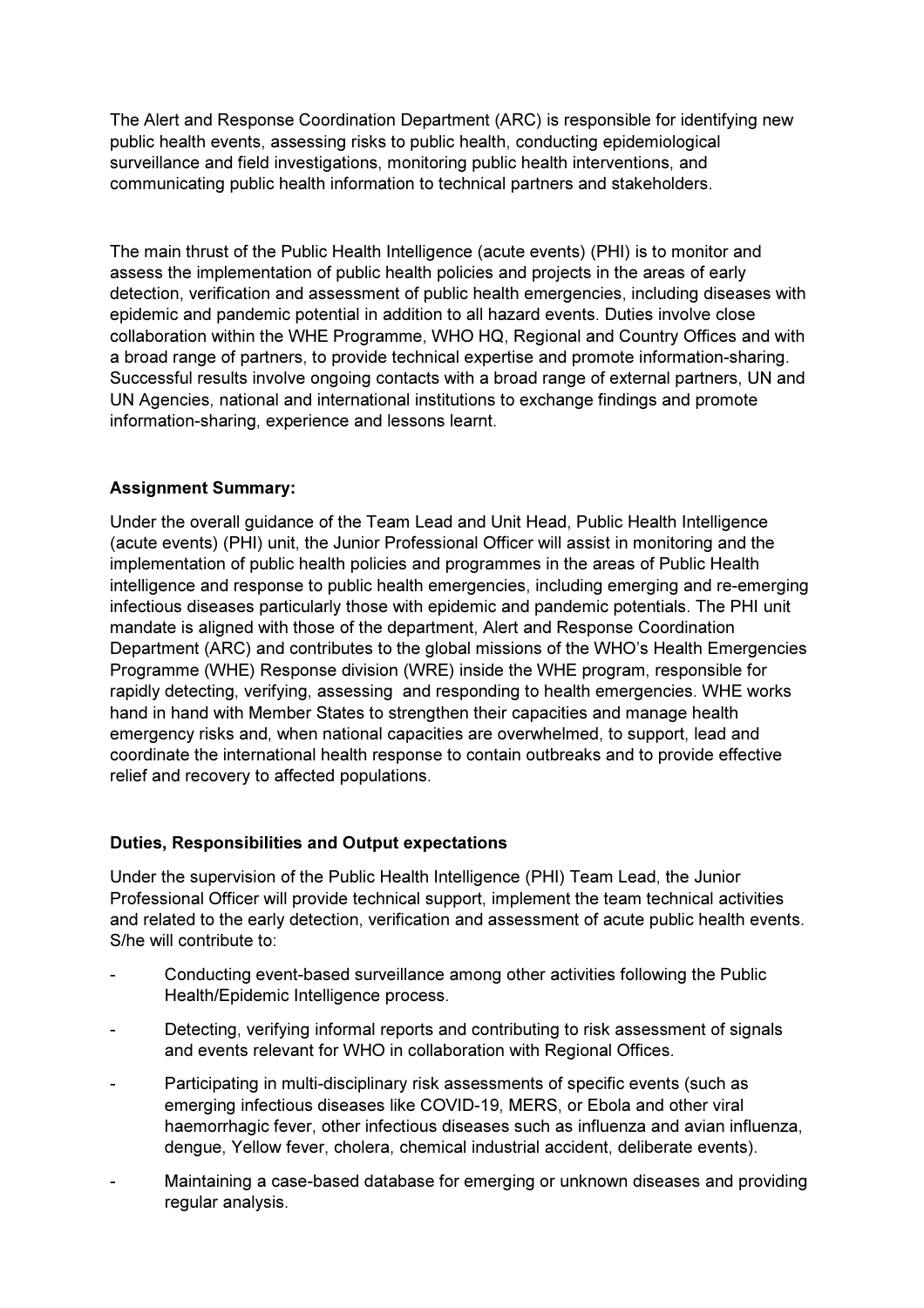- Synthesising event-based information to prepare briefing materials, epidemiological reports and presentations.
- Carrying out ad-hoc and standardised surveillance data analysis.
- Supporting the preparation of communications via the WHO Event Information Site (EIS) for National IHR Focal Points under the IHR (International Health Regulations) framework.
- Contribute to the 24/7 duty roster.
- Undertake international travel as required.

## Supervisor:

Public Health Intelligence (PHI) Team Lead

## PART II: CANDIDATE PROFILE

## Qualifications and Experience:

### Education:

Minimum: Master's degree in public health, epidemiology or in a related field.

Desirable: Qualification in infectious disease epidemiology, or in-service training in disease surveillance and/or risk assessment/risk management. Medical or paramedical background will be an asset.

### Work experience:

Minimum:

At least two years' experience in epidemiology or public health field at the national and/or international level, in particular in disease surveillance and control.

Desirable:

Experience in international health activities in resource limited countries.

### Skills required for the assignment:

Minimum: Excellent knowledge of English. Desirable: Working knowledge of French.

Desirable:

Good skills in inter-personal communication in different cultural environments. Excellent writing and editing skills.

### WHO competencies required for the assignment:

Communication Respecting and promoting individual and cultural differences Team work